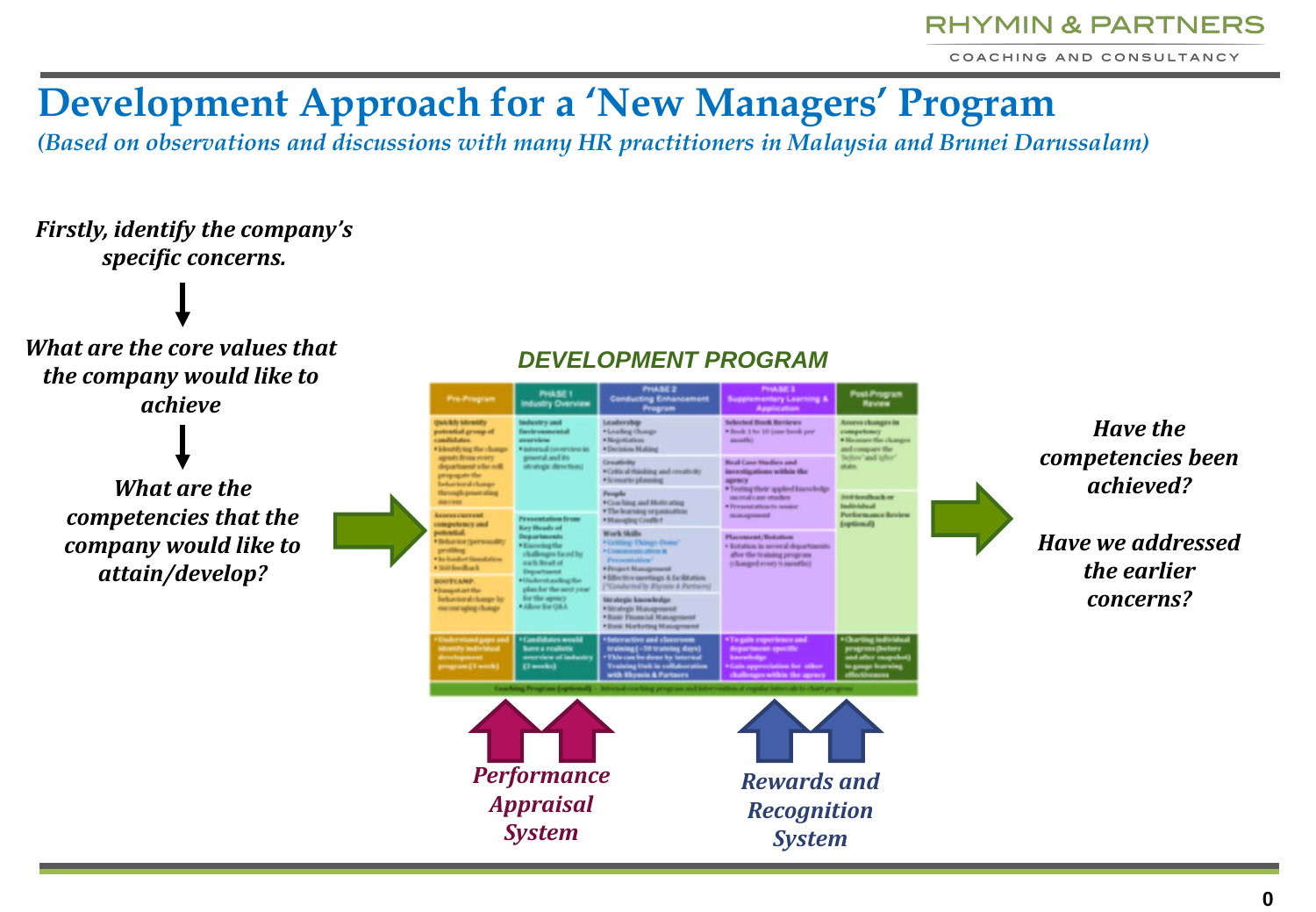## **'NEW MANAGERS' PROGRAM**

#### **RHYMIN & PARTNERS**

COACHING AND CONSULTANCY

|                | <b>Pre-Program</b>                                                                                                       | <b>PHASE 1</b><br><b>Industry Overview</b>                            | <b>PHASE 2</b><br><b>Conducting Enhancement</b><br>Program                                                                                  | <b>PHASE 3</b><br><b>Supplementary Learning &amp;</b><br><b>Application</b>                                                        | <b>Post-Program</b><br><b>Review</b>                                                                        |
|----------------|--------------------------------------------------------------------------------------------------------------------------|-----------------------------------------------------------------------|---------------------------------------------------------------------------------------------------------------------------------------------|------------------------------------------------------------------------------------------------------------------------------------|-------------------------------------------------------------------------------------------------------------|
|                | <b>Quickly identify</b><br>potential group of<br>candidates                                                              | <b>Industry and</b><br><b>Environmental</b>                           | Leadership<br>• Leading Change<br>■ Negotiation<br><b>- Decision Making</b><br><b>Note: Actual</b><br>training is<br>Creativity             | <b>Real Case Studies and</b><br>investigations within the<br>agency<br><b>Placement/Rotation</b>                                   | Assess changes in<br>competency                                                                             |
|                | <b>Assess current</b>                                                                                                    | <b>Overview</b>                                                       | based on<br>Critical thinking and<br>Individual<br>Scenario planning<br><b>Assessment</b><br>result.<br>People<br>" Coaching and Motivating |                                                                                                                                    |                                                                                                             |
|                | competency and<br>potential                                                                                              | <b>Presentation from</b><br><b>Key Heads of</b><br><b>Departments</b> | • The learning organisation<br>• Managing Conflict                                                                                          |                                                                                                                                    | <b>Individual</b><br><b>Performance Review</b>                                                              |
|                |                                                                                                                          |                                                                       | <b>Work Skills</b><br><b>Getting-Things-Done*</b>                                                                                           |                                                                                                                                    |                                                                                                             |
|                | <b>BOOTCAMP</b><br>Jumpstart the<br>behavioral change by<br>encouraging change,<br>teamwork and instilling<br>principles |                                                                       | <b>Communication / Presentation*</b><br>• Project Management<br><b>Effective meetings &amp; facilitation</b>                                | <b>Selected Book Reviews</b>                                                                                                       |                                                                                                             |
|                |                                                                                                                          |                                                                       | <b>Strategic knowledge</b><br><b>Strategic Management</b><br><b>Basic Financial Management</b><br><b>Basic Marketing Management</b>         |                                                                                                                                    |                                                                                                             |
| <b>OUTCOME</b> | <b>Understand gaps and</b><br>identify individual<br>development<br>program                                              | <b>Candidates would</b><br>have a realistic<br>overview of industry   | <b>Interactive and classroom</b><br>training.                                                                                               | " To gain experience and<br>department-specific<br>knowledge<br><b>Gain appreciation for other</b><br>challenges within the agency | <b>Charting individual</b><br>progress (before<br>and after snapshot)<br>to gauge learning<br>effectiveness |

**Coaching Program (optional) - Internal coaching program and intervention at regular intervals to chart progress**